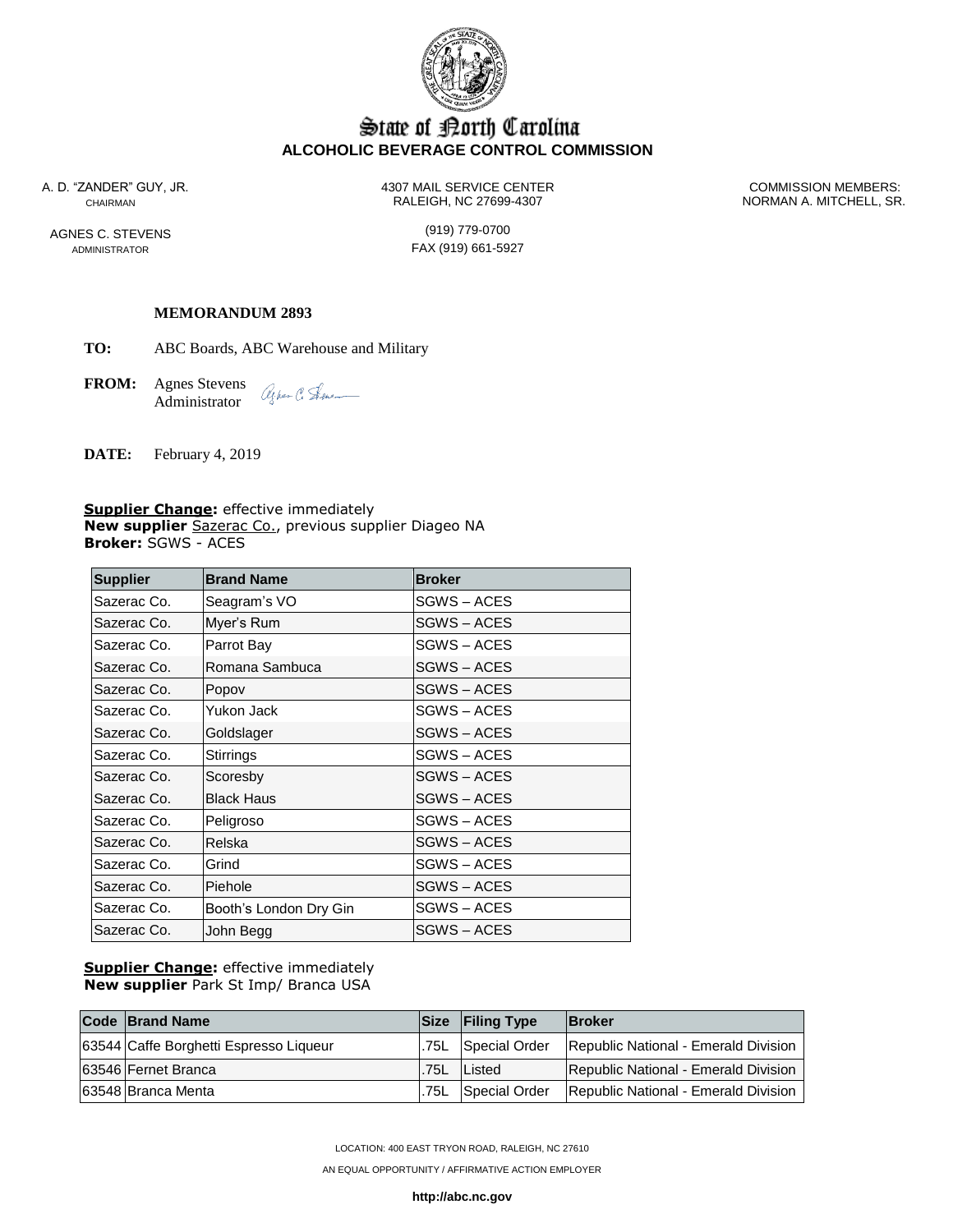#### **Remit to address: (supplier # 757)**

Park St Imp/ Branca USA 1000 Brickell Ave., Suite 915 Miami, FL 33131

### **Supplier name change: effective immediately**

Purple Valley Imports is now Glass Revolution Imports.

| Code  | <b>Brand Name</b>                          | <b>Filing Type</b>   |
|-------|--------------------------------------------|----------------------|
| 34497 | Amrut Cask Strength S.M.                   | <b>Special Order</b> |
| 34498 | <b>Amrut Fusion</b>                        | <b>Special Order</b> |
| 34499 | Amrut Intermediate Sherry S.M.             | <b>Special Order</b> |
| 34500 | <b>Amrut Single Malt</b>                   | <b>Special Order</b> |
| 34501 | <b>Amrut Peated Single Malt</b>            | <b>Special Order</b> |
| 34734 | The English Whisky Co Peated Cask Strength | <b>Special Order</b> |
| 34735 | The English Whisky Co Peated               | <b>Special Order</b> |
| 34736 | The English Whisky Co Cask Strength        | <b>Special Order</b> |
| 34753 | Sullivan's Cove - Double Cask              | <b>Special Order</b> |
| 42672 | Mahon Gin                                  | <b>Special Order</b> |
| 47032 | Amrut Old Port Rum                         | <b>Special Order</b> |

#### **Remit to address: (supplier #364)**

 Glass Revolution Imports 3229 Stanford Drive Durham, NC 27707

 Contact: Kevin Pelletier [kevin@glassrev.com](mailto:kevin@glassrev.com)

#### **Supplier name and address change**:

San Luis Spirits will be using their dba going forward

 Dripping Springs Distilling (supplier #288) PO Box 310 Dripping Springs, TX 78620

| <b>Code</b> | <b>Brand Name</b>     | <b>Filing Type</b> |
|-------------|-----------------------|--------------------|
| 43529       | Dripping Spring Vodka | Special Order      |

#### **Broker and remittance address change**:

 Three Stacks Distilling Co. **(supplier # 676)** 555 Fayetteville St., Ste.300 Raleigh, NC 27601

SGWS will no longer be the appointed broker; they will be represented by Social Beverage brokerage only